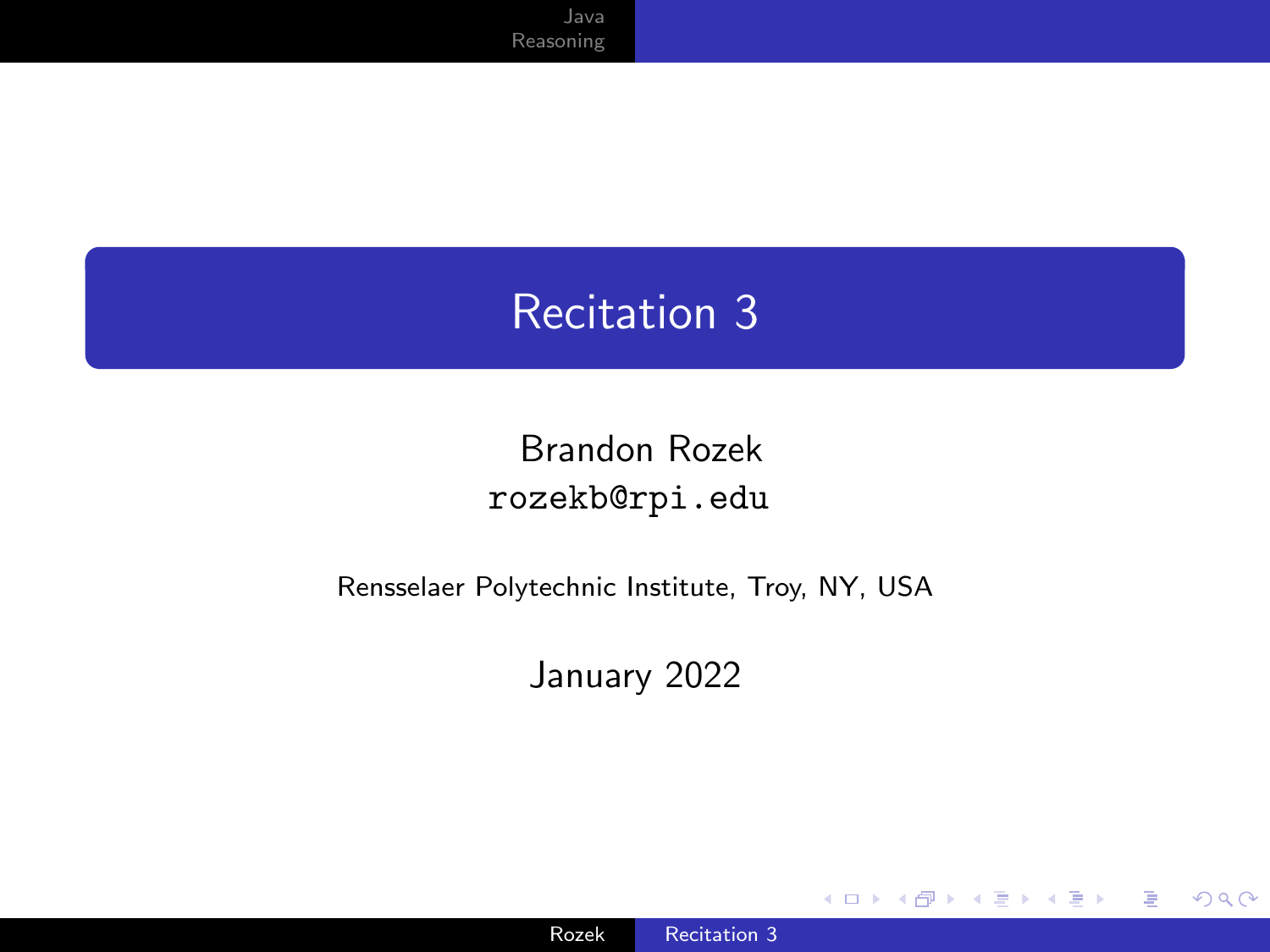[Java](#page-2-0) [Reasoning](#page-14-0)

## **Outline**

#### Two things:

- Java
- **•** Reasoning

4 ロ ▶ 4 伊

경기 E

≣  $\rightarrow$ × D.  $\blacktriangleleft$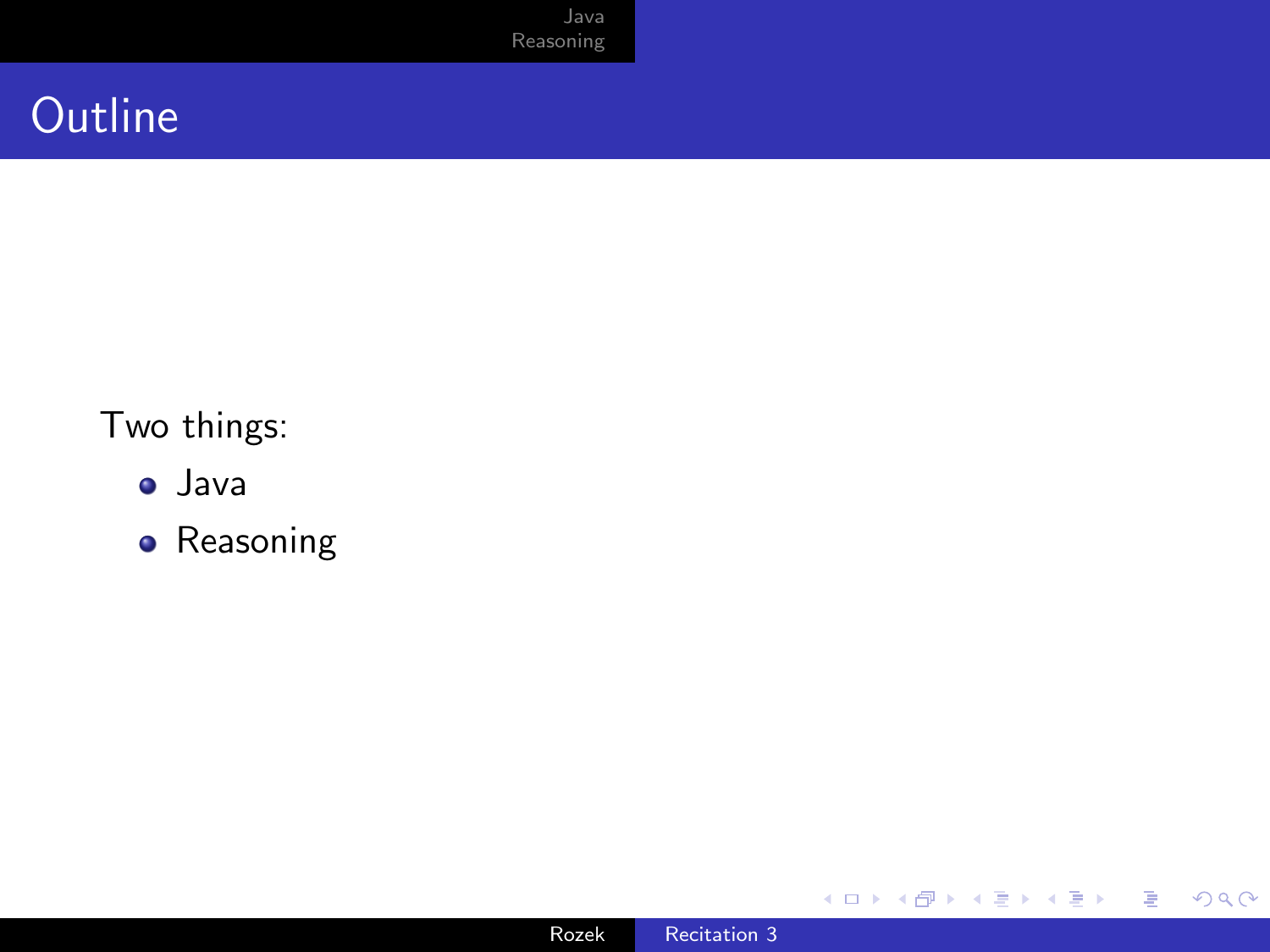[Java](#page-2-0) [Reasoning](#page-14-0)

<span id="page-2-0"></span>Java

メロトメ 御 トメ 君 トメ 君 トッ 君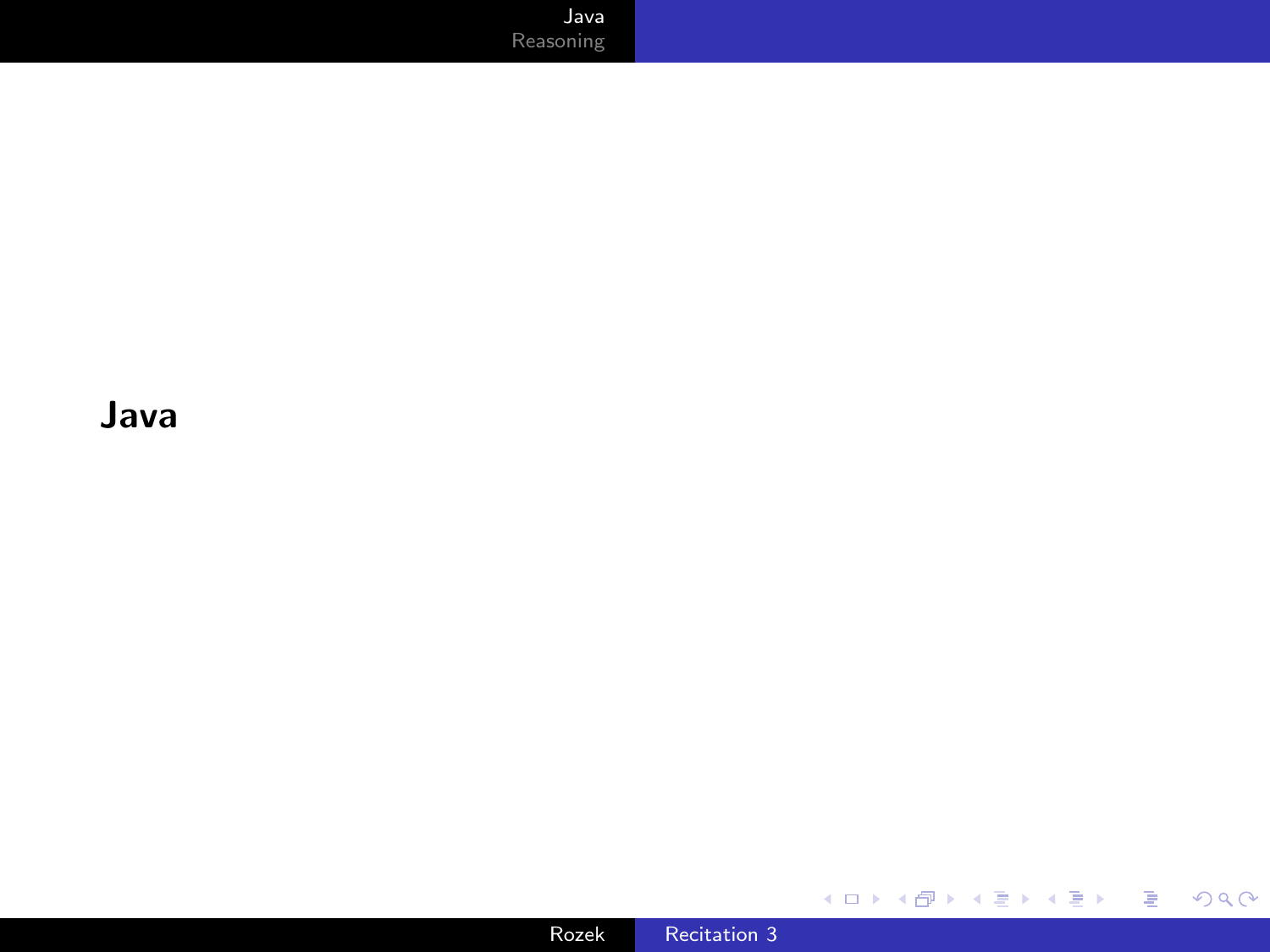## **Compilers**

- Compilers translates code written in a source language to a target language.
- Typically, the target language is considered "lower level" and machine dependent such as assembly, object, or machine code.
- Translating code to another higher-level target language is often called transpilation.
- Hence, Java is often considered a Hybrid language.

つくい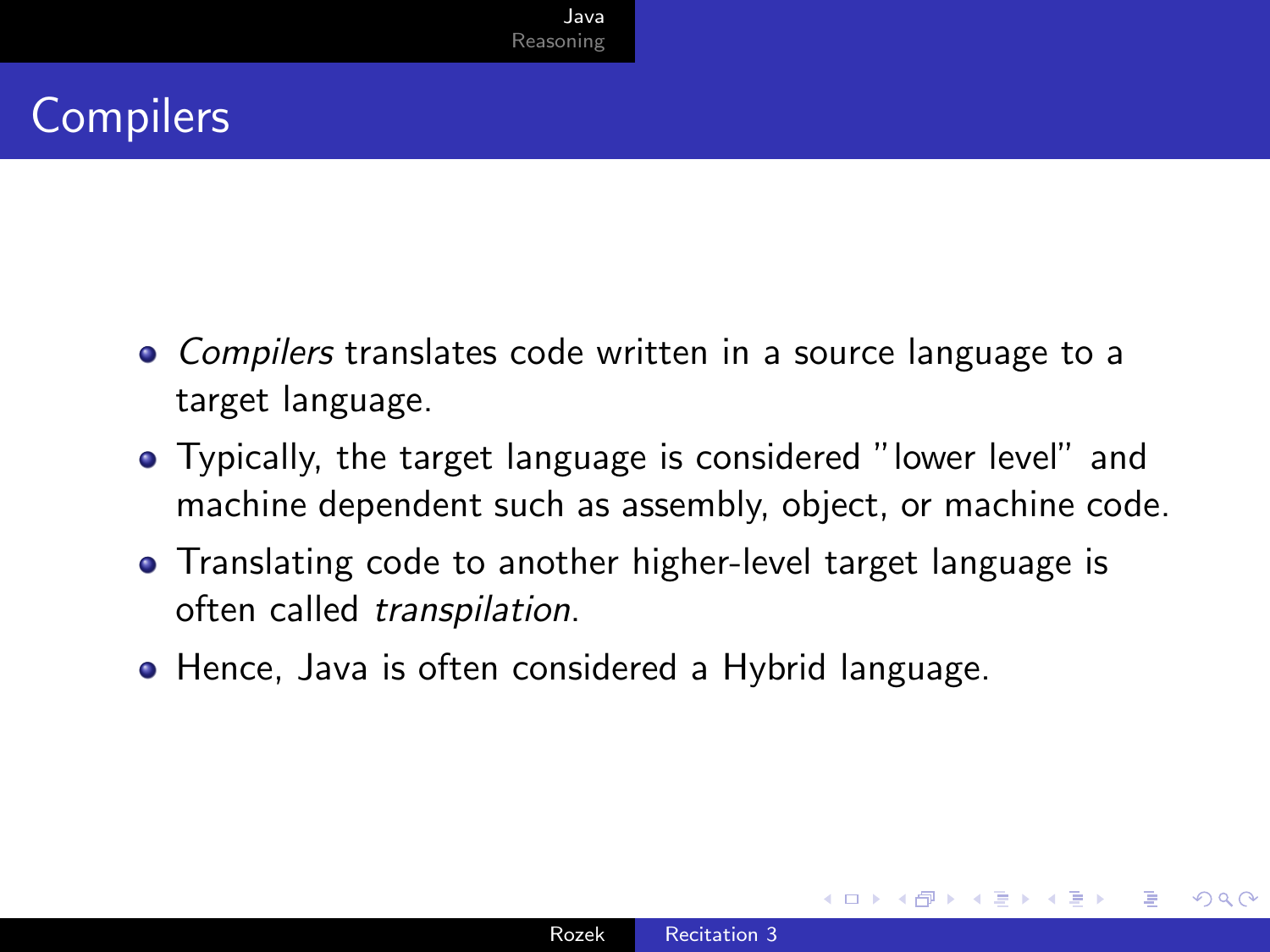#### Interpreters

- An *interpreter* takes instructions written in a programming language and directly executes them.
- A language that does not require a compilation step is often called an interpreted language.

つくい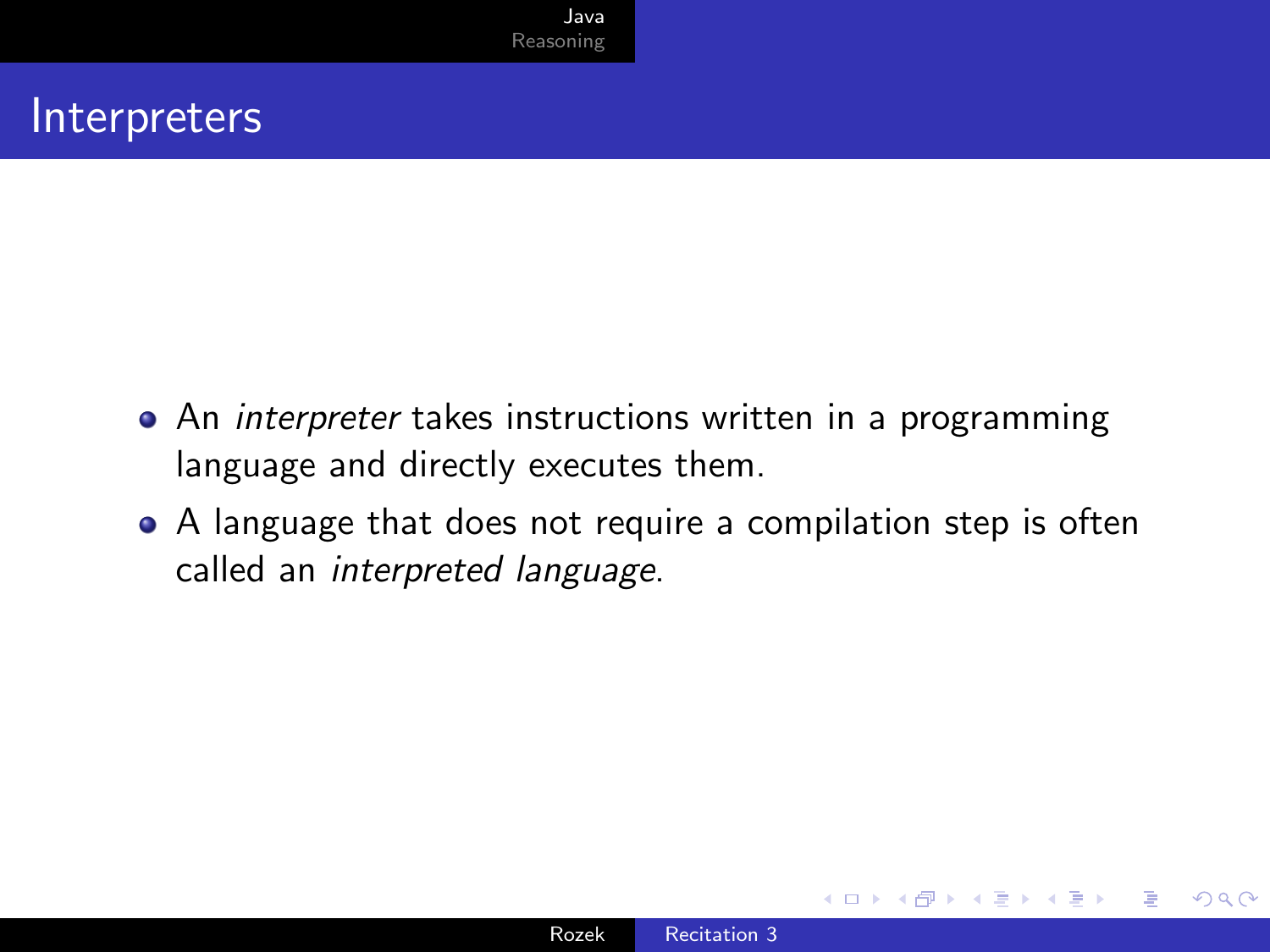#### What does Java do?

- Java requires compilation to a target language called Java bytecode.
- The Java bytecode is then interpreted with the Java Virtual Machine (JVM)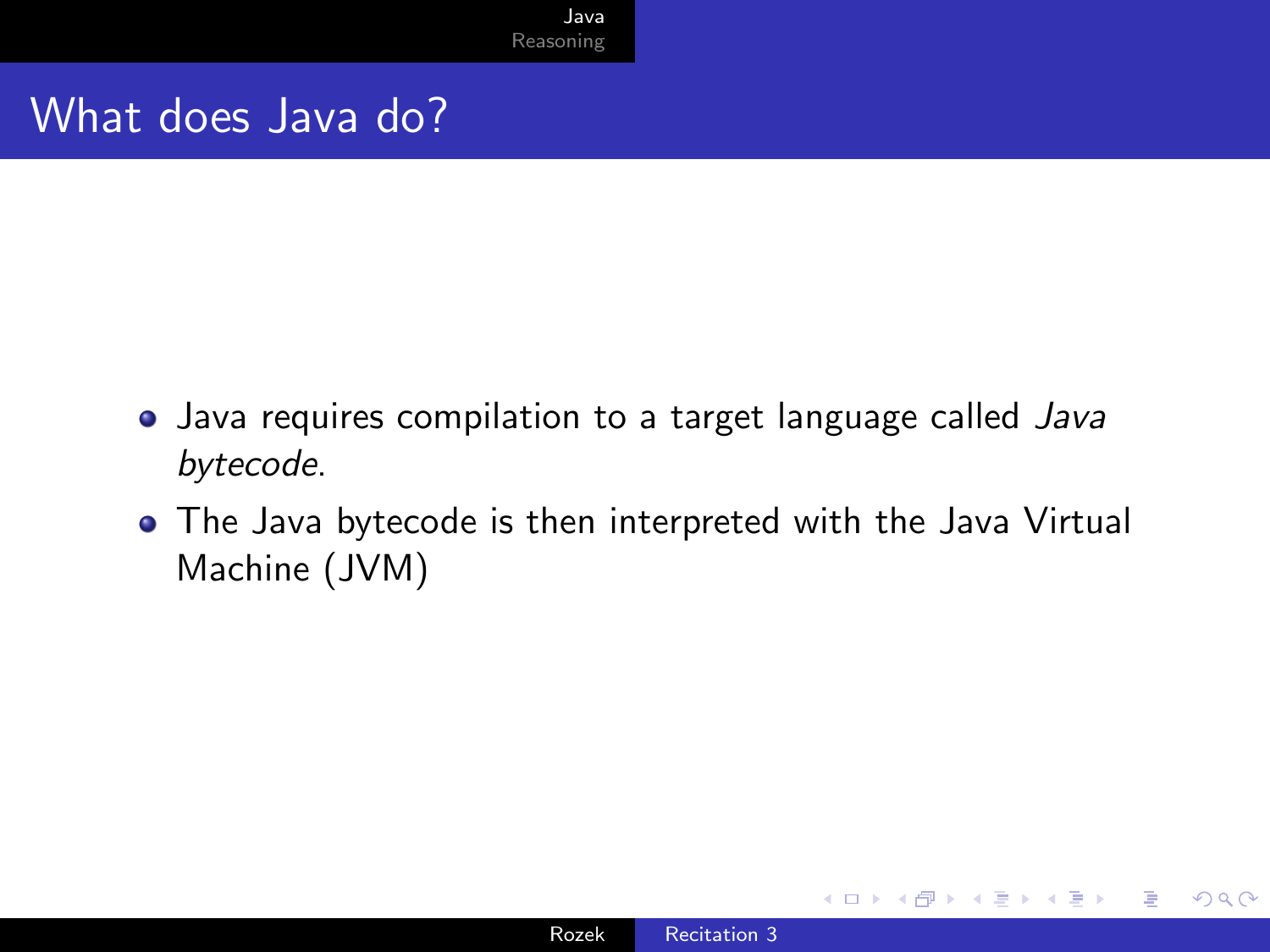## Some Nuances...

- The JVM continously analyzes executions during runtime and decides to compile commonly executed paths using a technique called just-in-time (JIT) compilation.
- Note that compilation takes time, so there's often a balance!

The previous form of compilation where it happens before runtime is called ahead-of-time (AOT) compilation.

つくへ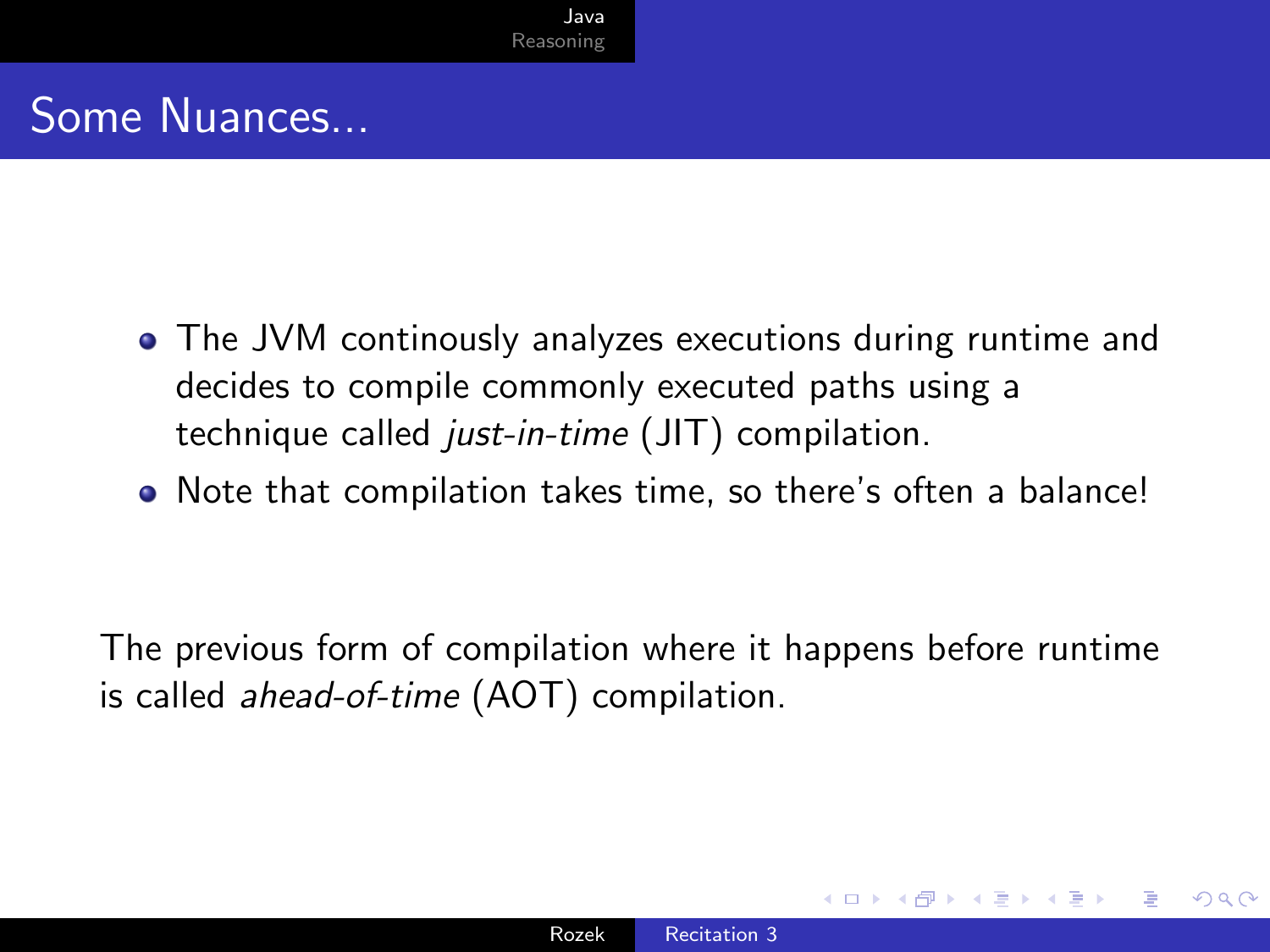Java supports subtype polymorphism which allows the programmer to use a subclass where a super class is expected.

```
Pet[] pets = new Pet[5];
pets[0] = new Cat("Pablo");pets[1] = new Dog("Jackie");
```
Assuming that the classes Cat and Dog extend or are subtypes of Pet.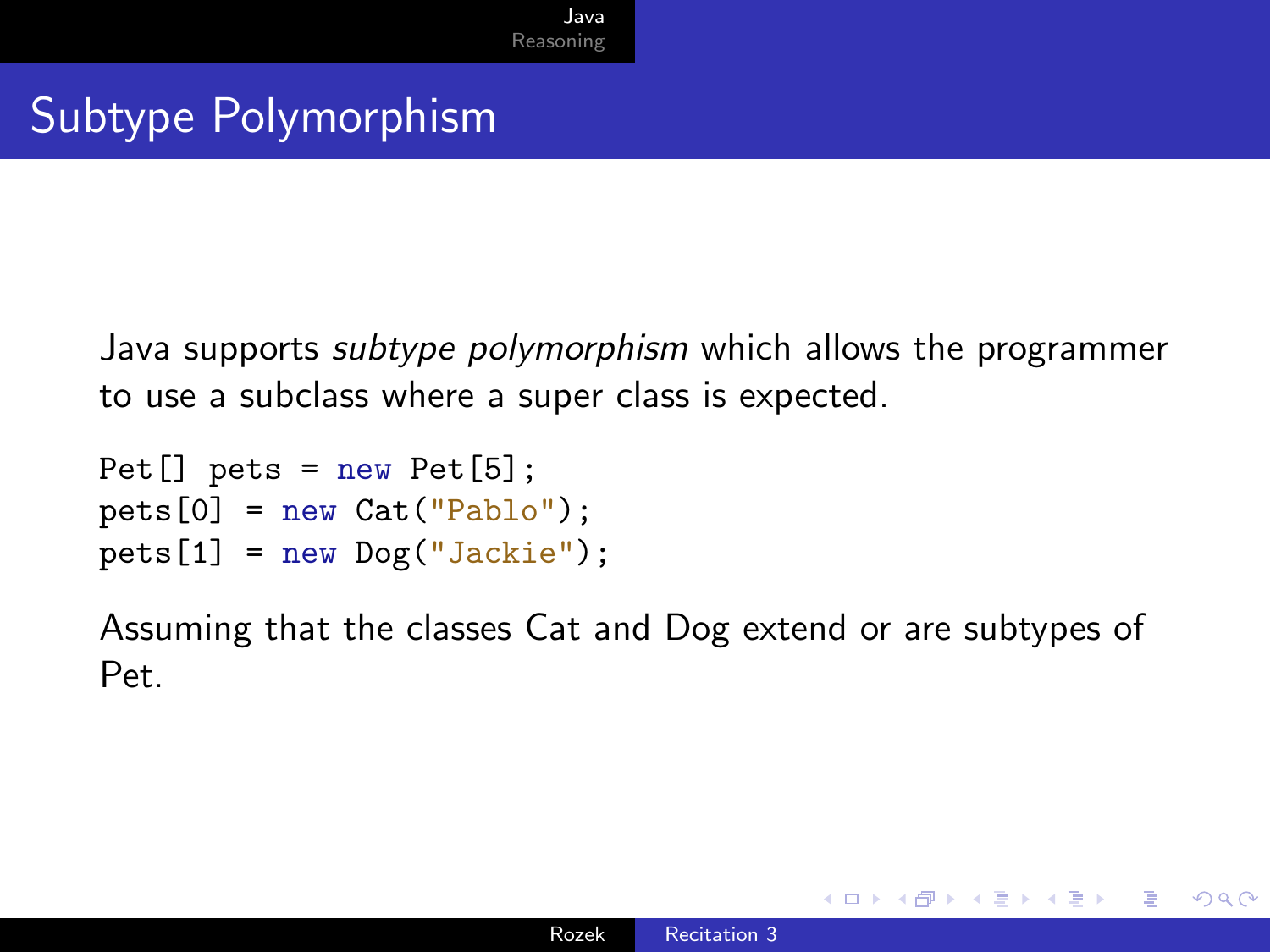## Static Binding

- Associating a name with a method or field is called binding.
- Static binding occurs at compile time and cannot be overridden.
- In Java, methods and fields that use the keywords *private*, final, or static are bound statically.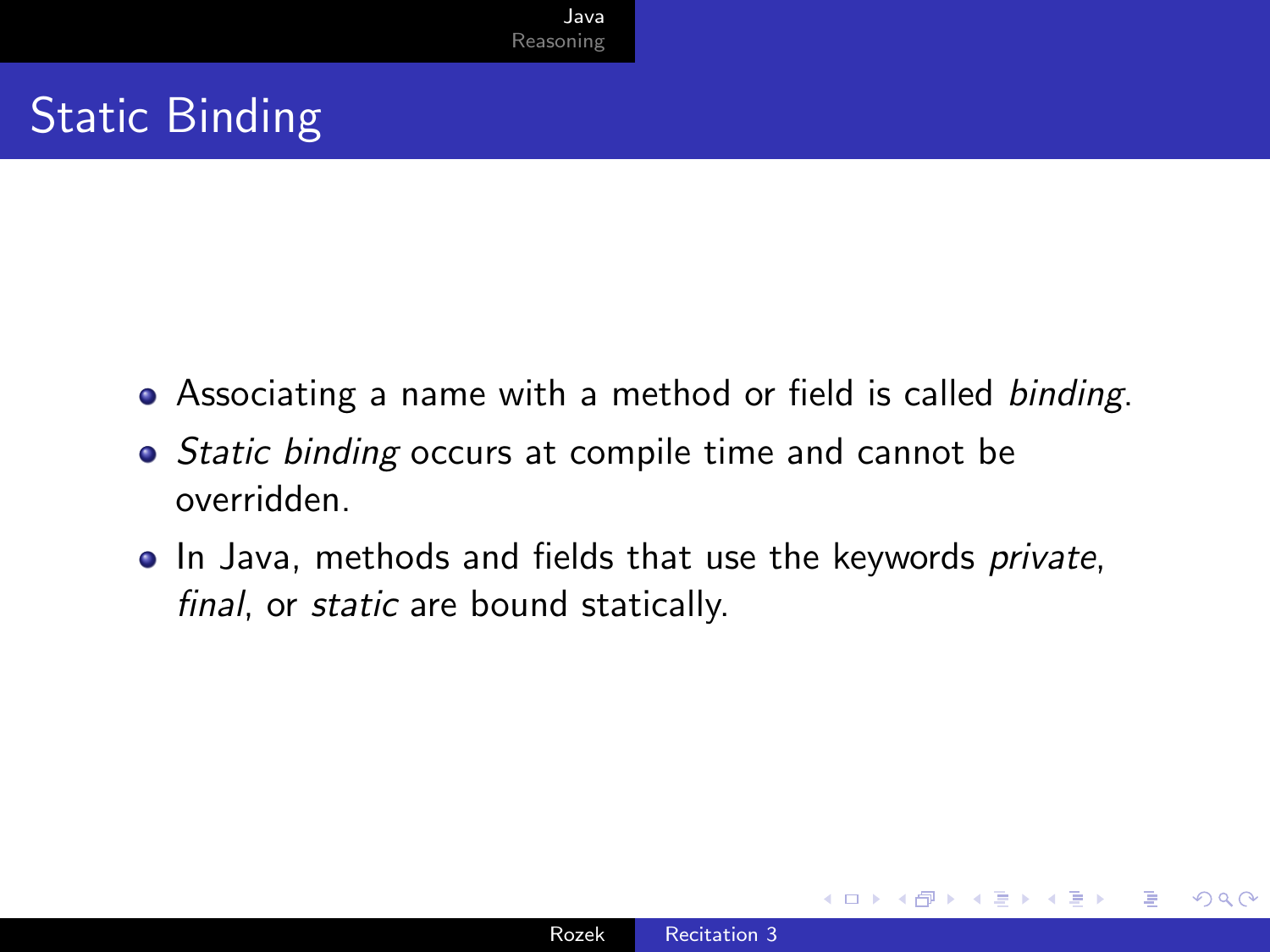## Dynamic Binding

- Dynamic binding associates names with methods or fields during runtime.
- Instead of the type information being used to decide which method to run, the object is inspected instead.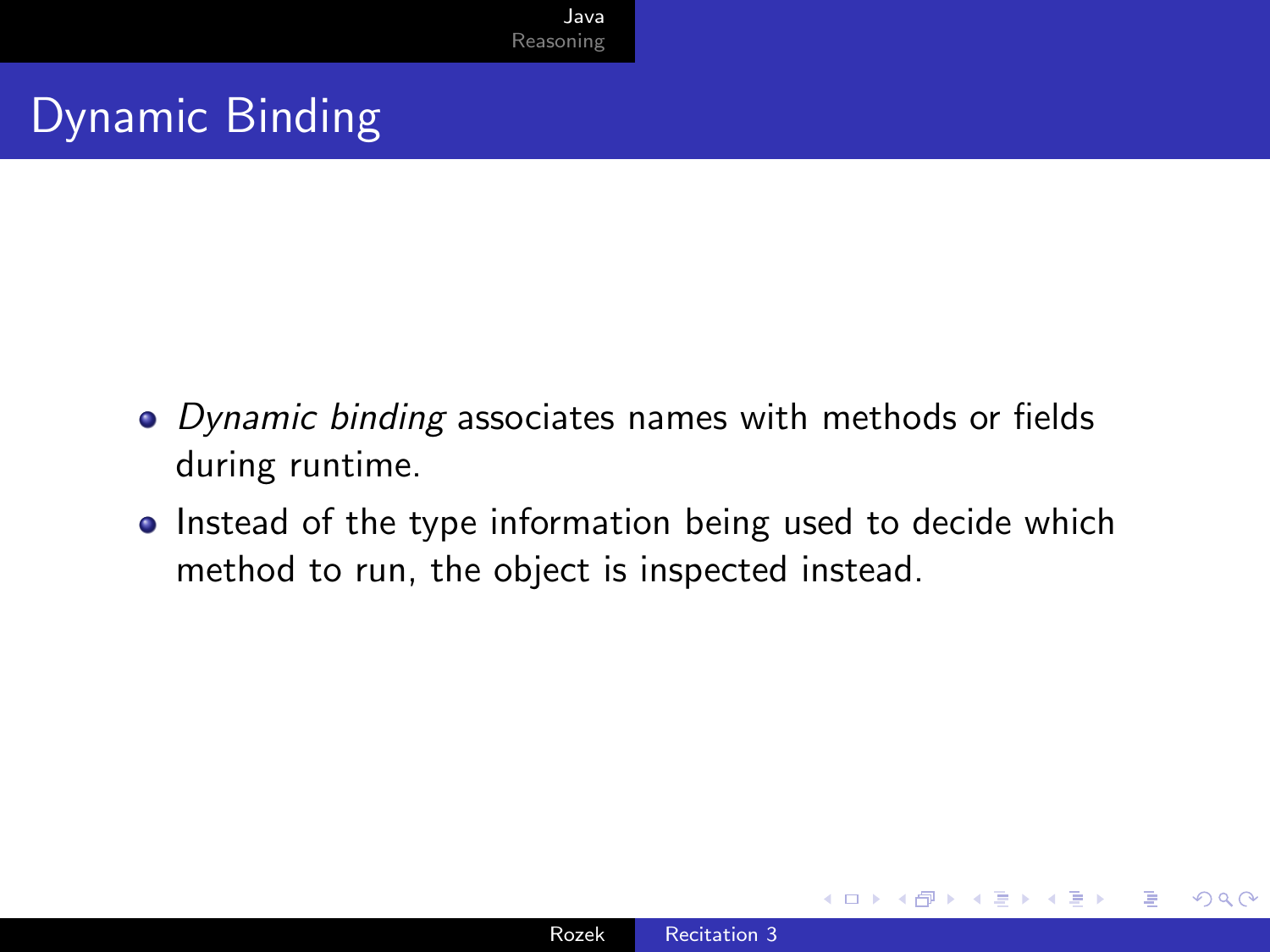#### Overloaded Methods

- Overloaded methods is a language feature that allows for the same method name with different argument types.
- These are bound with statically.

```
class Animal {
     static void eat() {
          System.out.println("Animal<sub>⊔</sub>is<sub>□</sub>eating<sub>□</sub>
               nothing...");
     }
     static void eat(Food f) {
          System.out.println("Animal<sub>uis</sub>
<sub>having
a
great
<sub>u</sub></sub>
               meal!");
     }
}
```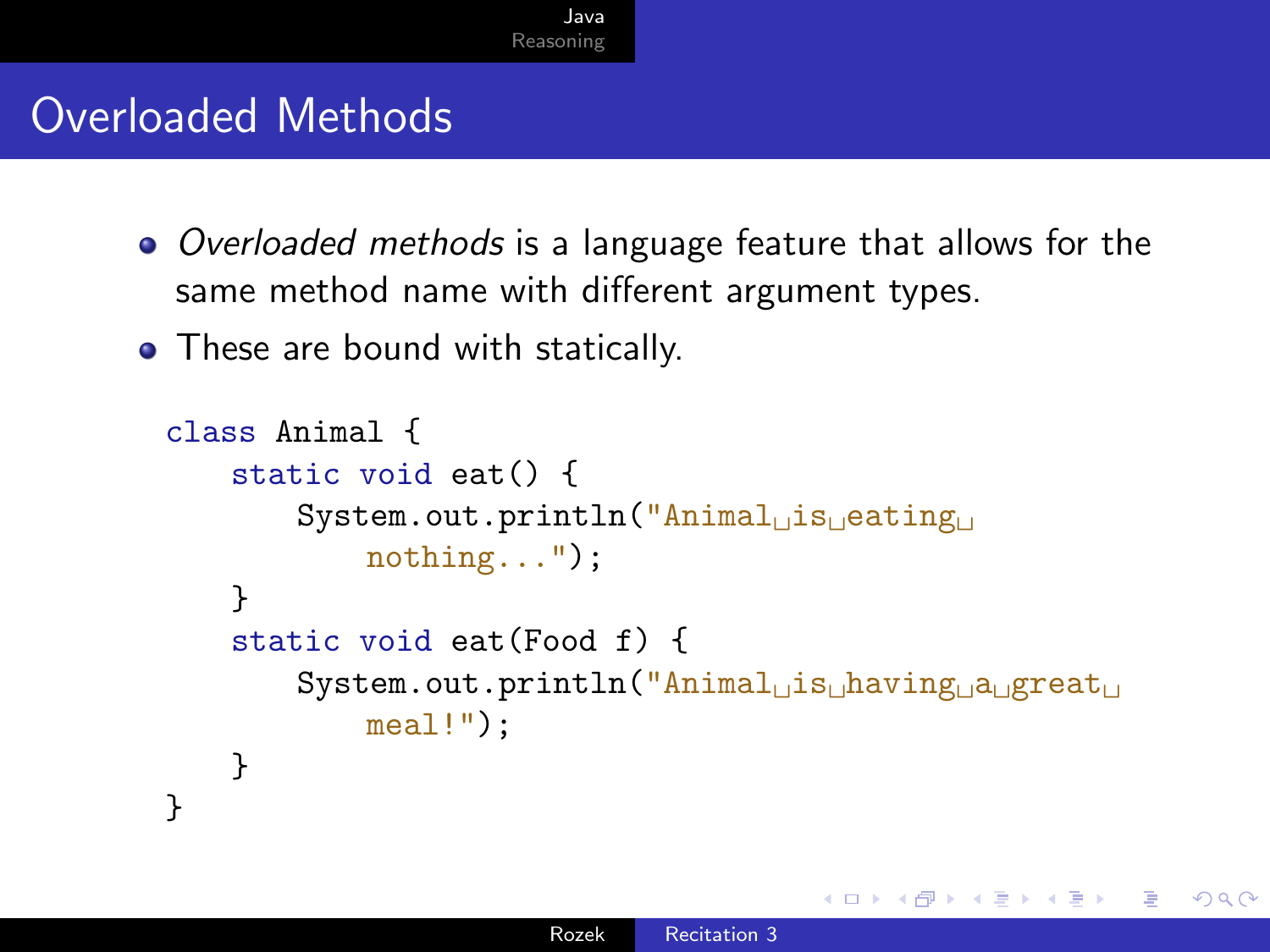### Overridden Methods

- Overridden methods changes the method called when a subclass uses the same method name as the superclass.
- These methods are bound dynamically.
- Argument types must be the same but return type may differ.

```
public class Animal {
    void eat() {
         System.out.println("Animal<sub>i mot<sub>i h</sub>ungry.");</sub>
    }
}
class Dog extends Animal {
    @Override
    void eat() {
         System.out.println("Dog<sub>Li</sub>eat.");
    }
}
```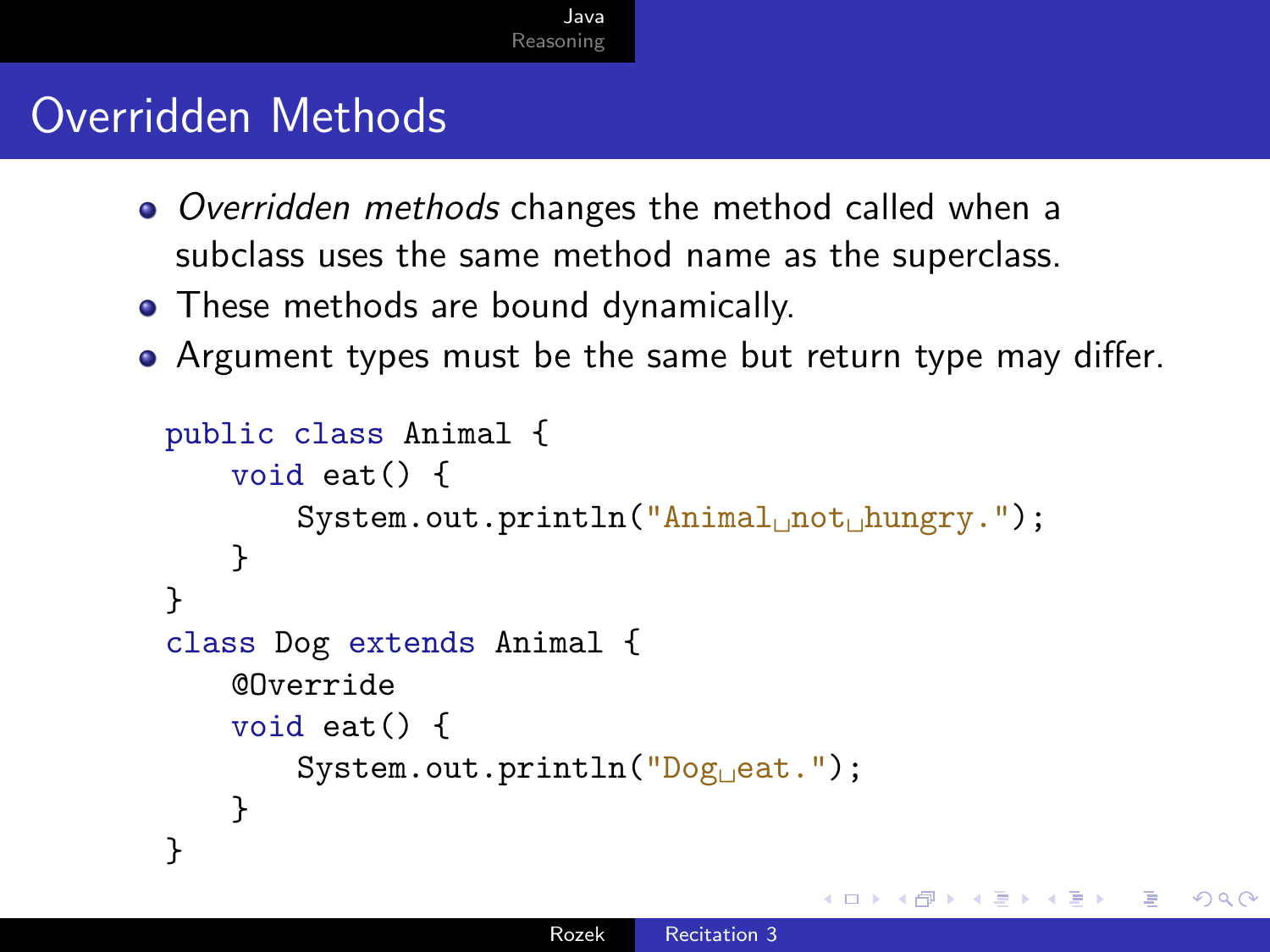#### Question: What is the output?

```
class Animal {
    static void eat() {
        System.out.println("Animal<sub>ileat."</sub>);
   }
}
class Dog extends Animal {
    public static void main(String args[]) {
        Animal a = new Dog();
        a.eat();
    }
    static void eat() {
        System.out.println("Dog<sub>(Yum!")</sub>;
    }
}
```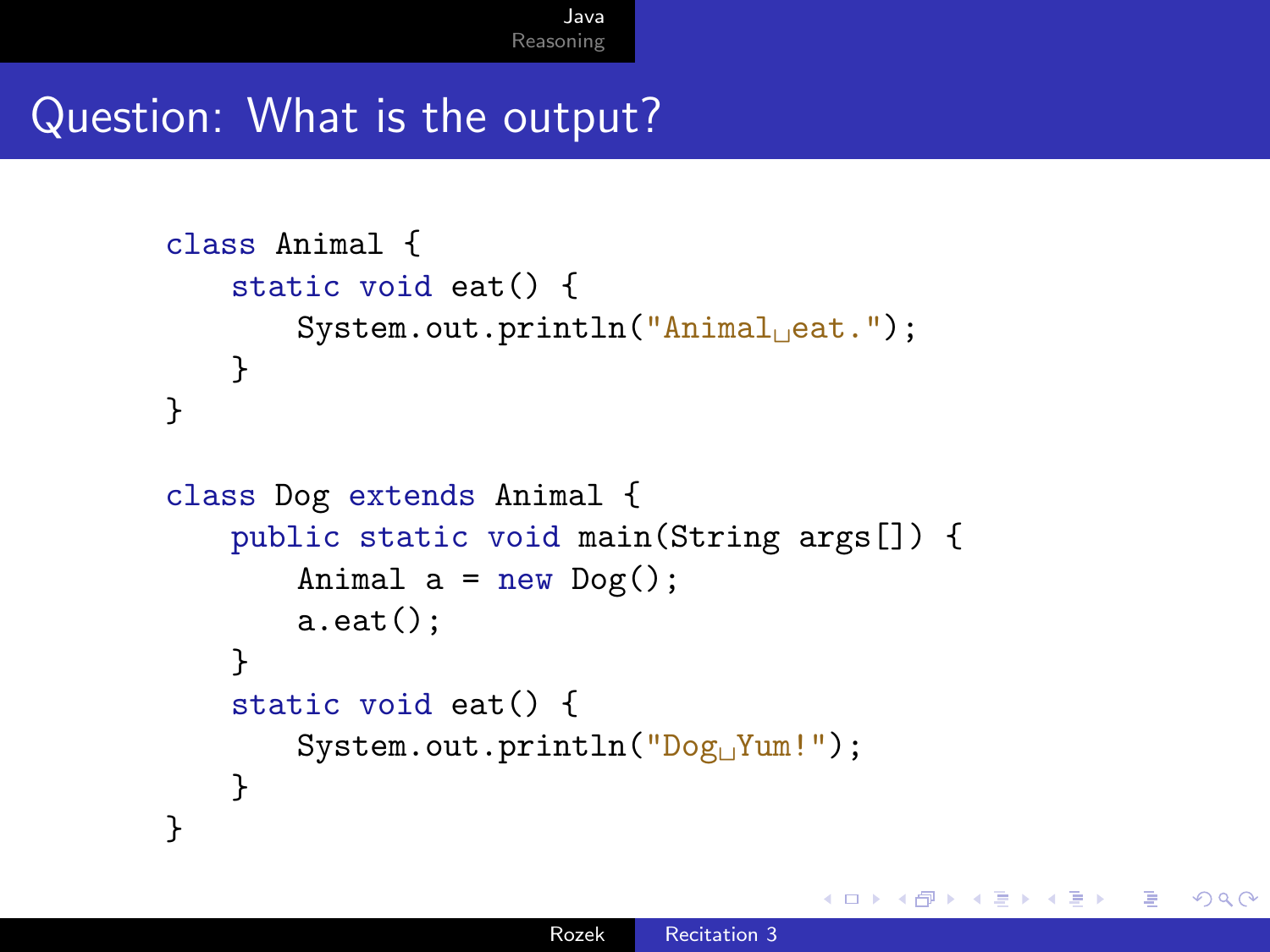# **Dispatching**

- Binding associates a name with a method/field.
- Dispatching determines which method to call given its arguments.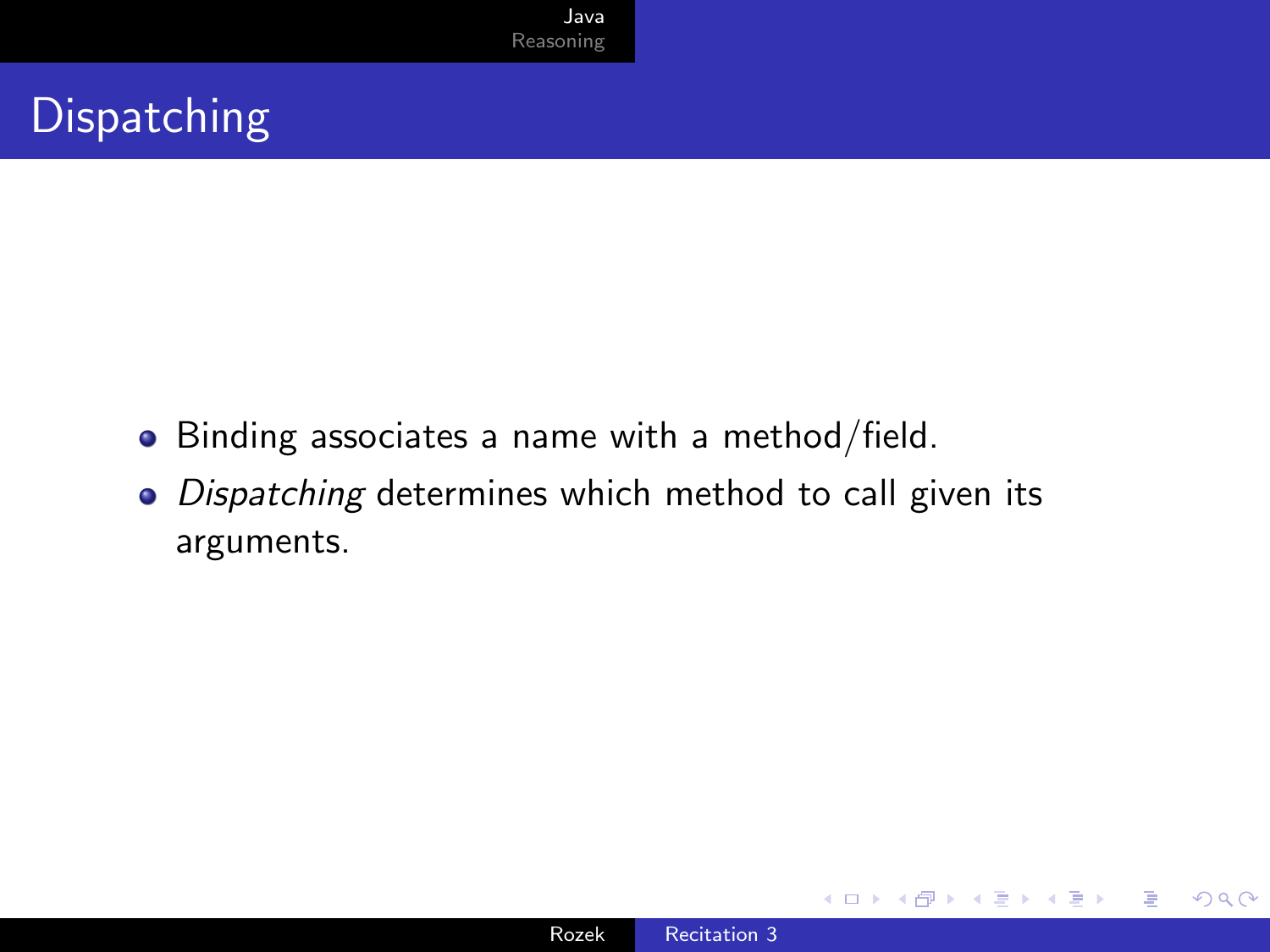#### <span id="page-14-0"></span>Reasoning through Code

目

医头面的

**K ロ ▶ K 伊 ▶ K ミ**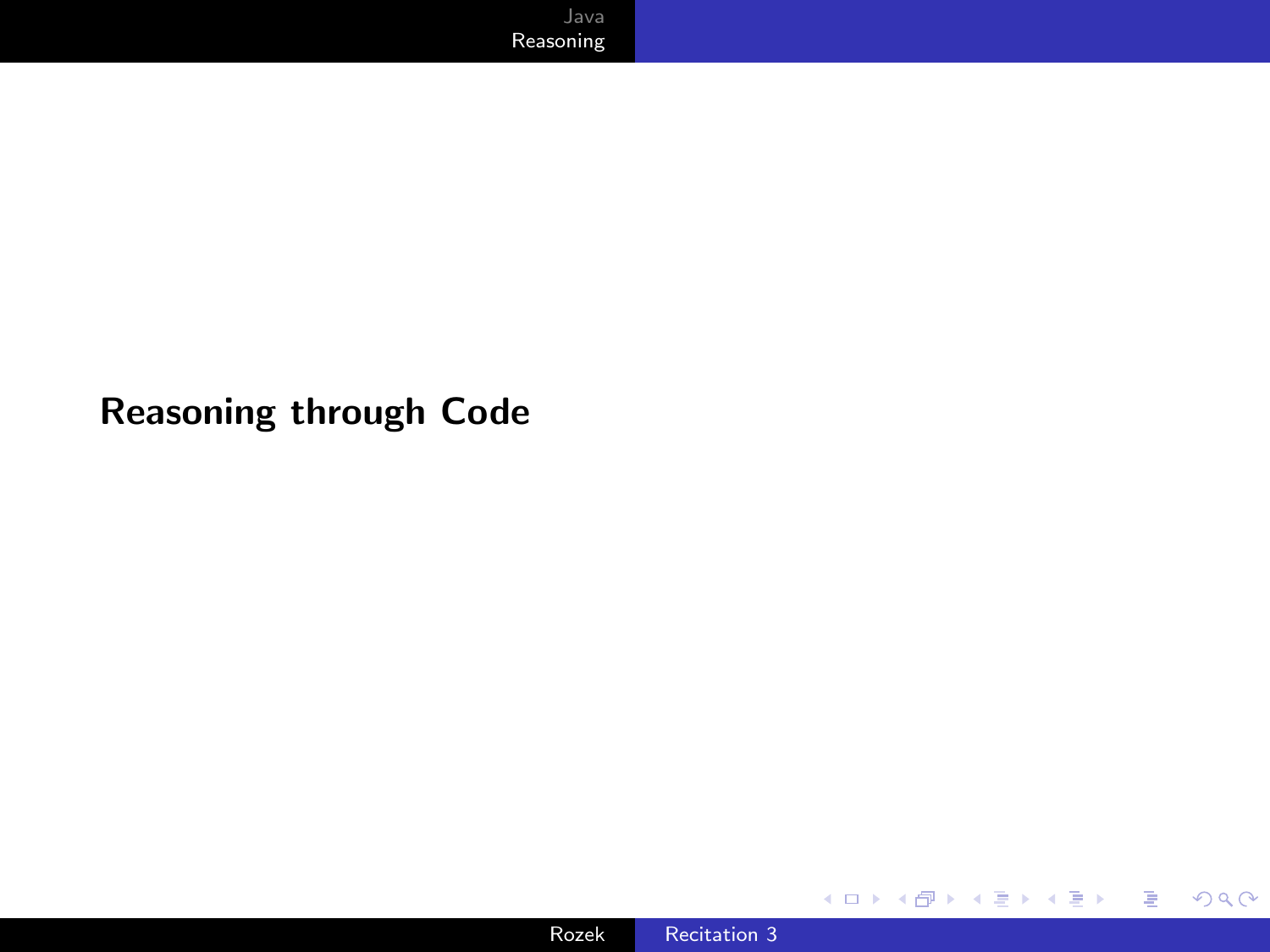#### Preconditions/Postconditions

- Precondition: Conditions that must hold before the code executes.
- Postcondition: Conditions that must hold after the code executes.

∍

 $\Omega$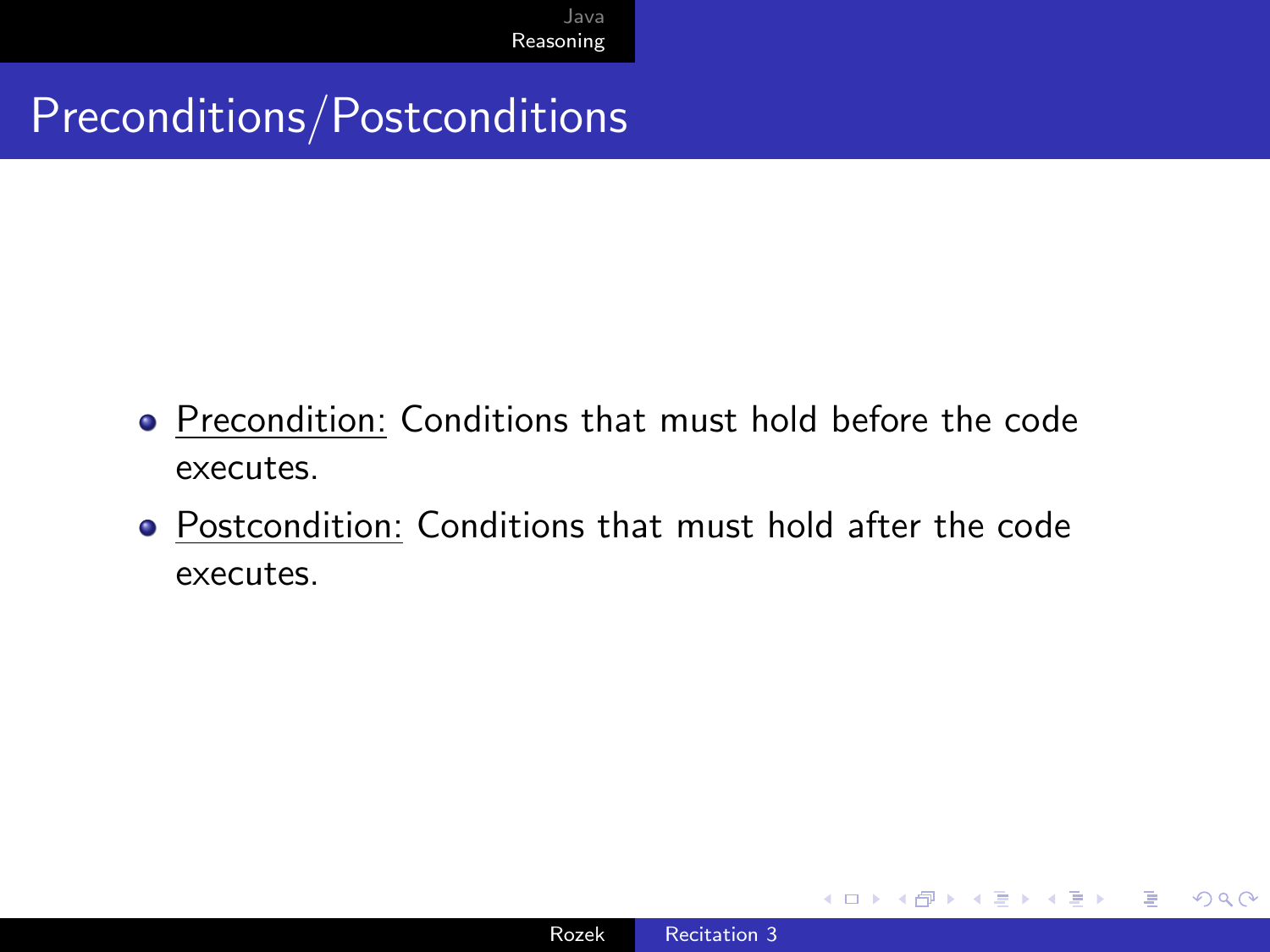### Forward/Backward Reasoning

- Forward Reasoning: Given a precondition, does a postcondition hold?
- Backward Reasoning: Given a postcondition, what is the precondition?

 $\Omega$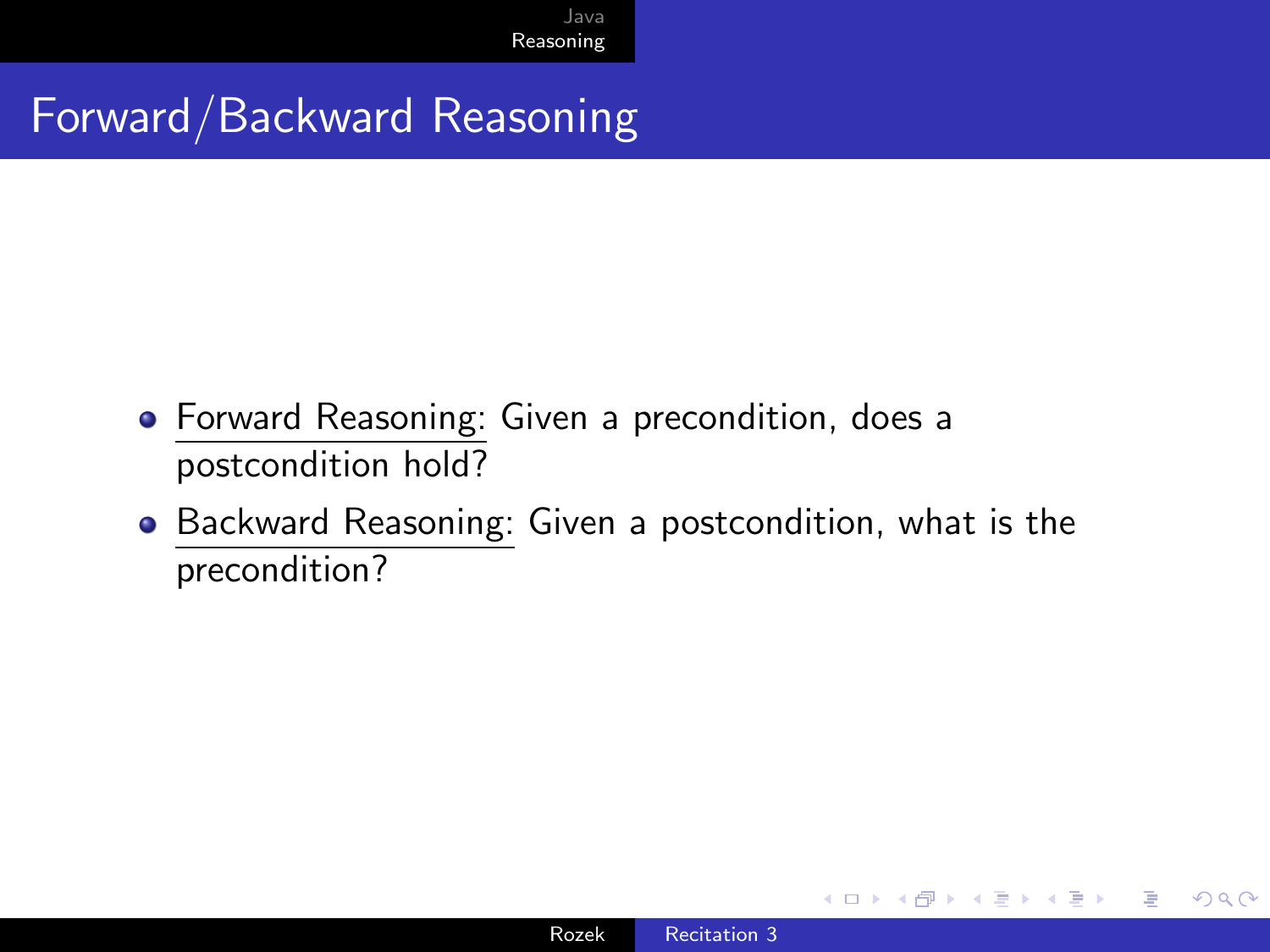### Forward Reasoning Example

$$
Precondition: \{x < -3 \& y == x \}
$$

$$
x = x - 4;
$$
  
\n $y = x + abs(x);$   
\n $z = (y + 5) * (x + 2);$ 

What is the postcondition?

€⊡

 $299$ 

Þ

准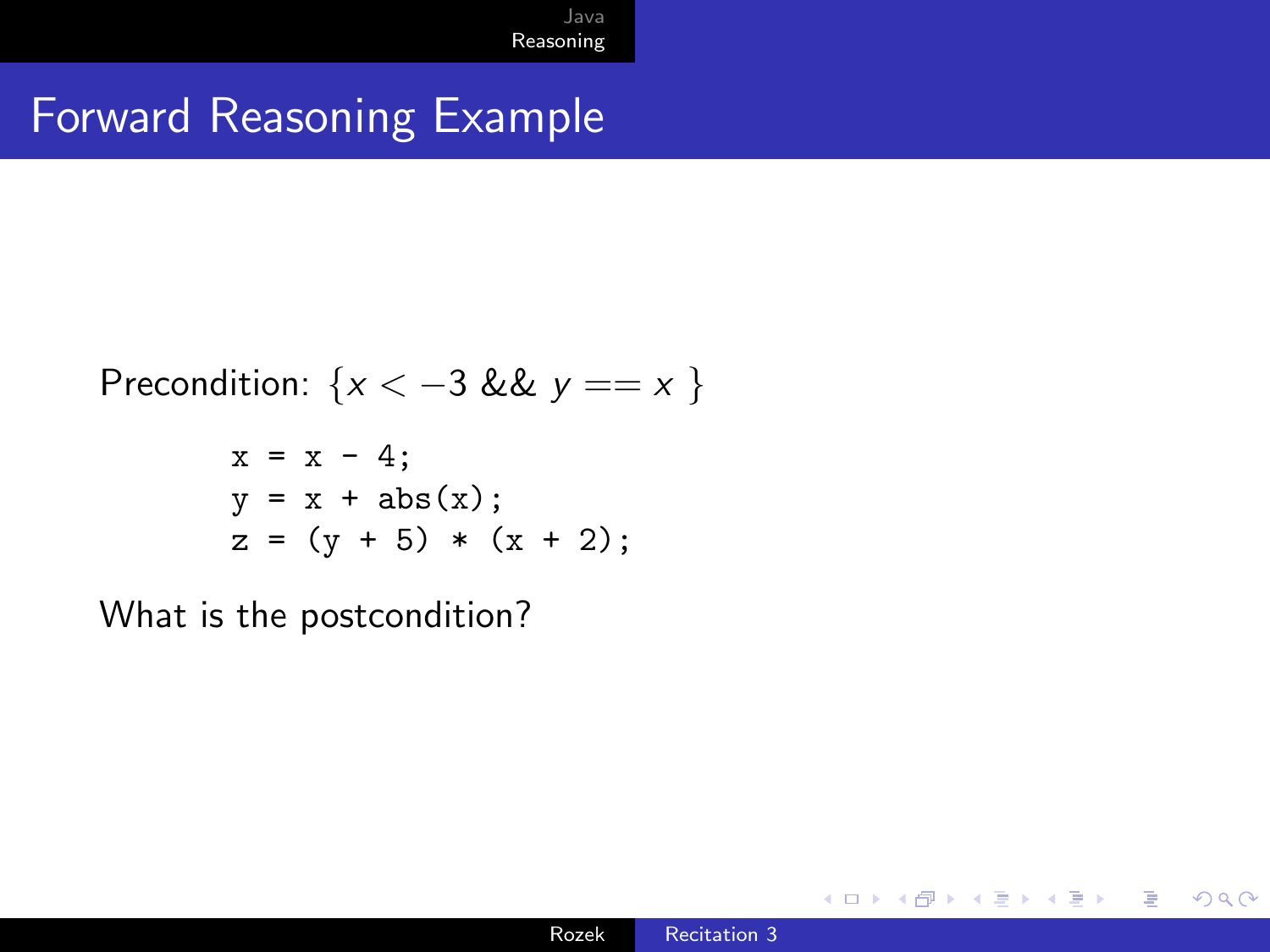### Backward Reasoning Example

What is the precondition?

$$
t = 2 * s;
$$
  
\n
$$
r = w + 4;
$$
  
\n
$$
s = 2 * s + w;
$$

Postcondition:  $\{r > s \& s > t\}$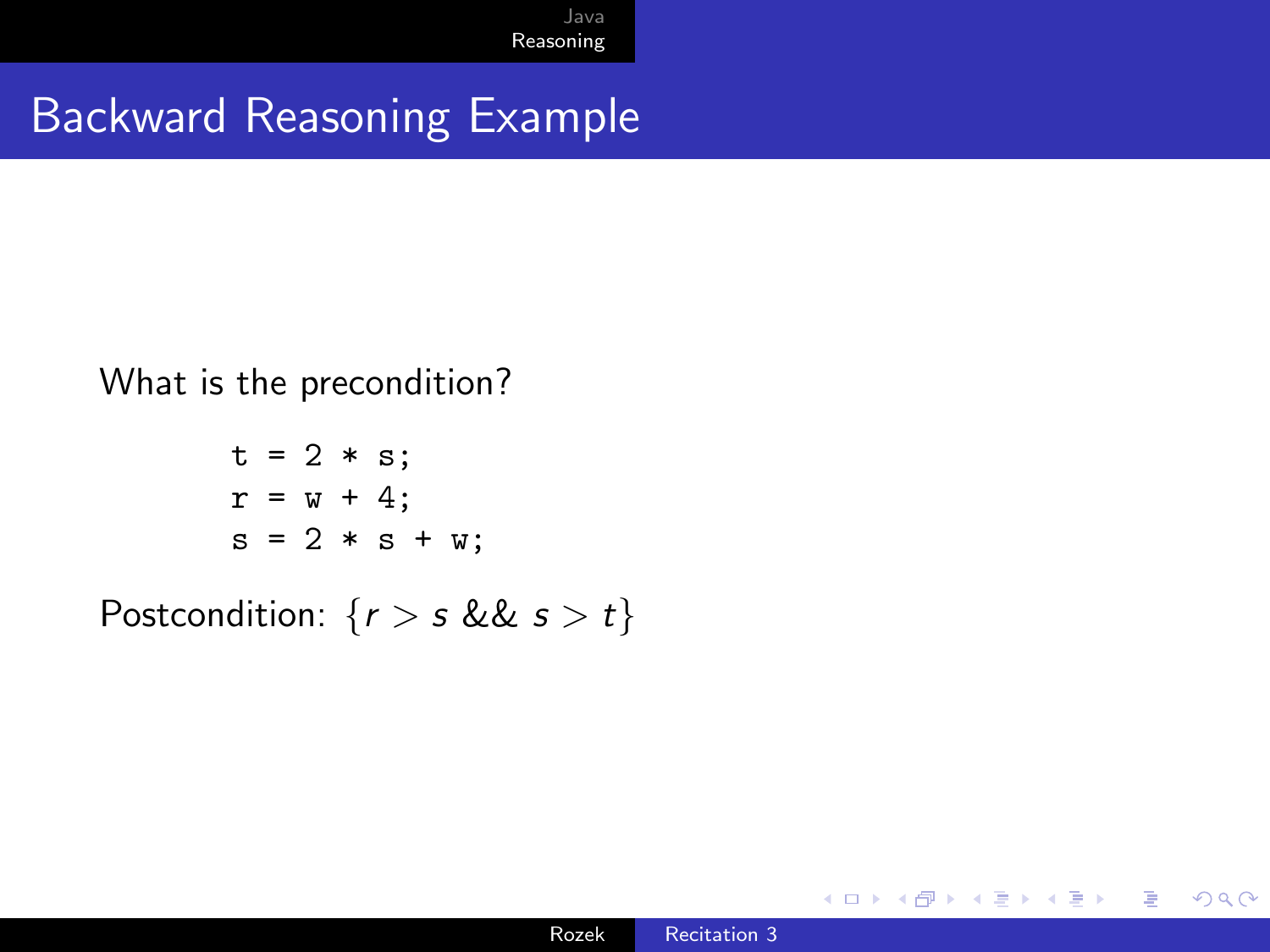### Practice: Forward Reasoning

Precondition: 
$$
\{ s < 2 \& w > 0 \}
$$

$$
t = 2 * s;
$$
  
\n
$$
r = w + 4;
$$
  
\n
$$
s = 2 * s + w;
$$

What is the postcondition?

4 **ED** 

 $299$ 

准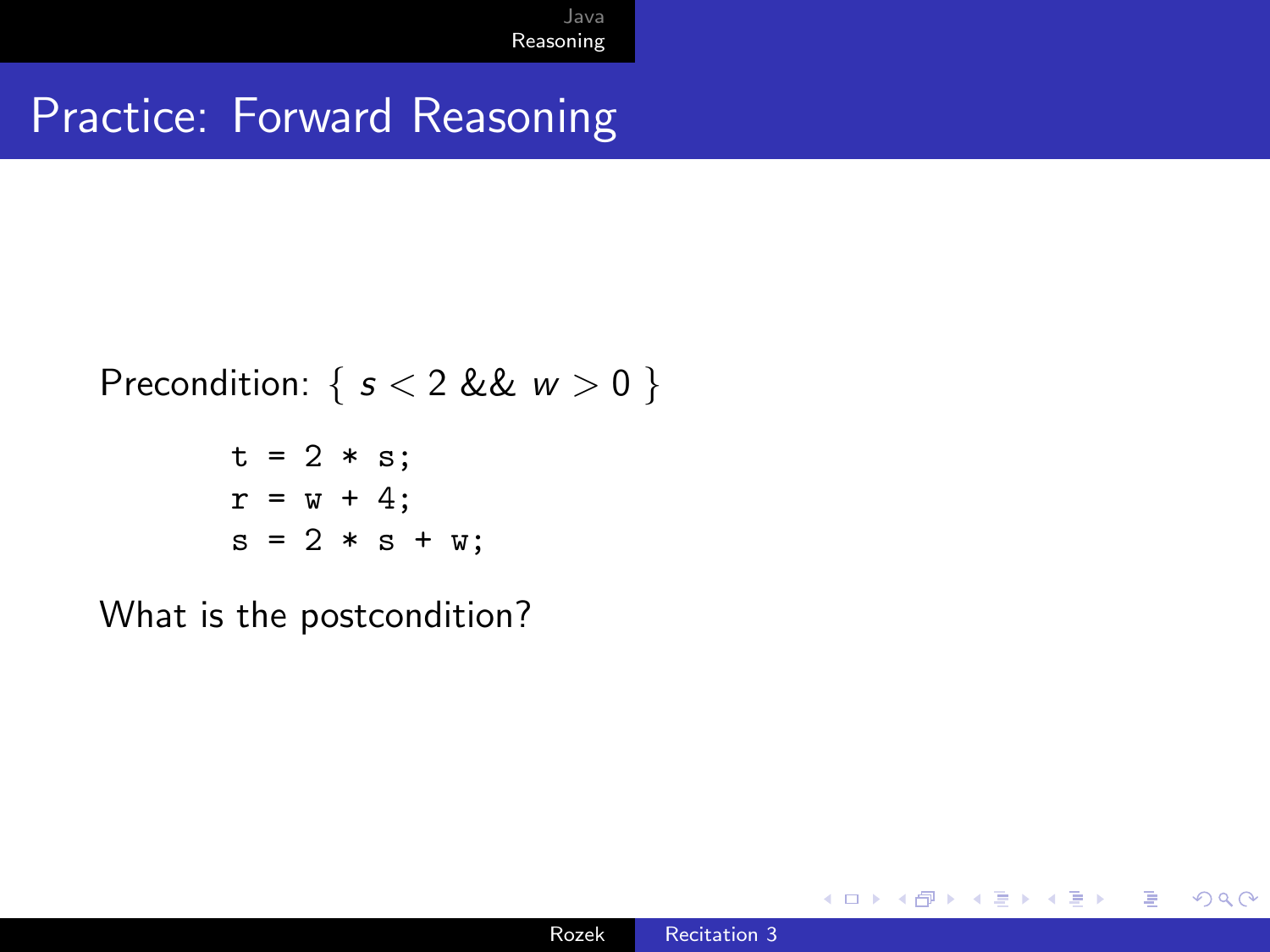#### Practice: Backwards Reasoning

What is the precondition?

$$
x = x - 4;
$$
  
\n $y = x + abs(x);$   
\n $z = (y + 5) * (x + 2);$ 

Postcondition:  $\{x < -7 \& \& y == 0 \& \& z < -25\}$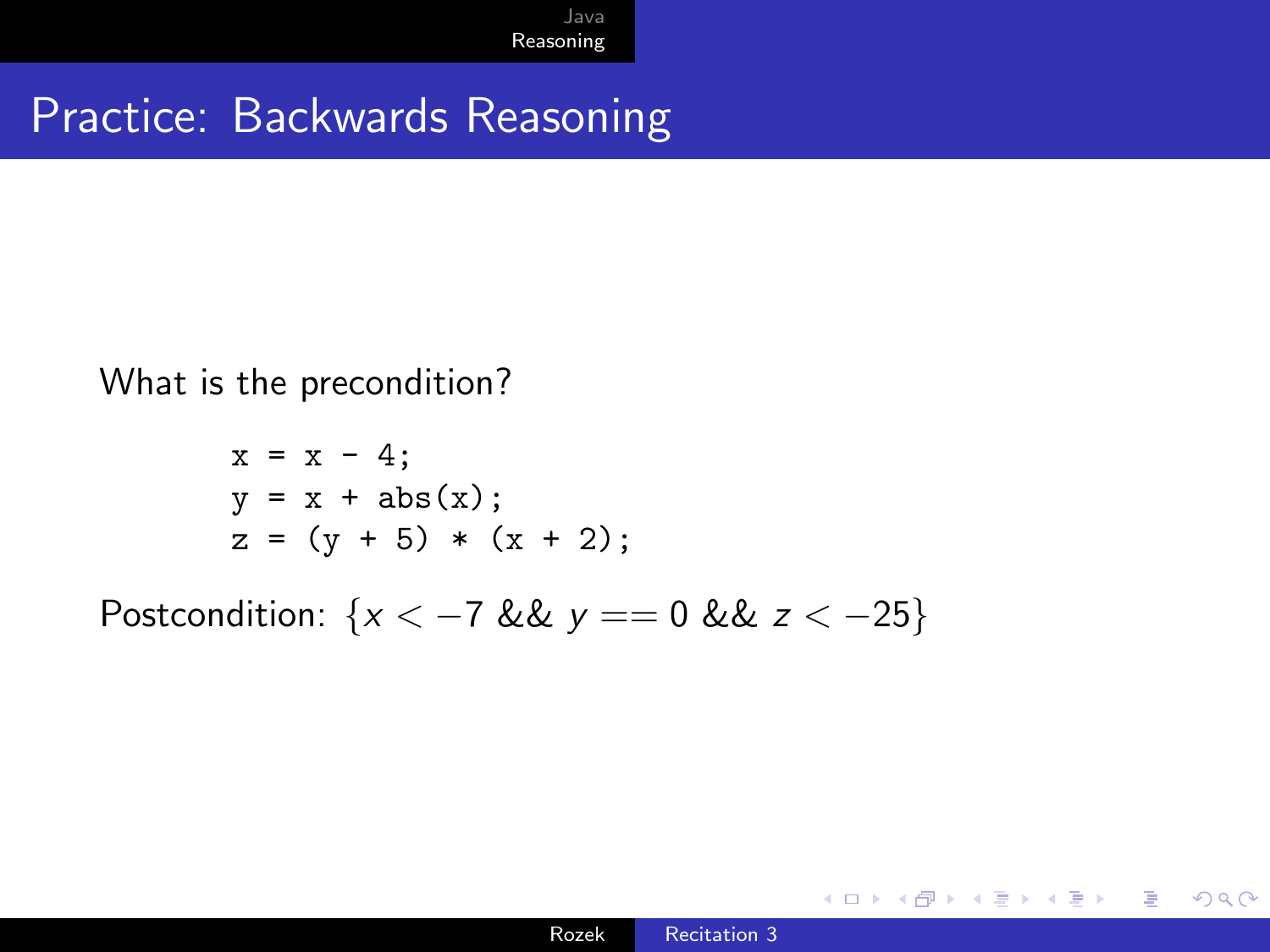### Reasoning through If Statements

- Reasoning through if statements is similar to proof by cases.
- Requires keeping track of separate states of a program.

```
if (A) {
   // Postcondition B
} else {
   // Postcondition C
}
```
There are multiple ways to tackle it in order of its expressiveness:

- Keep track of it via implications. { $A \implies B \&\& A \implies C$ }
- $\bullet$  Treat it as a disjunction.  $\{B||C\}$
- $\bullet$  Find commonalities between B and C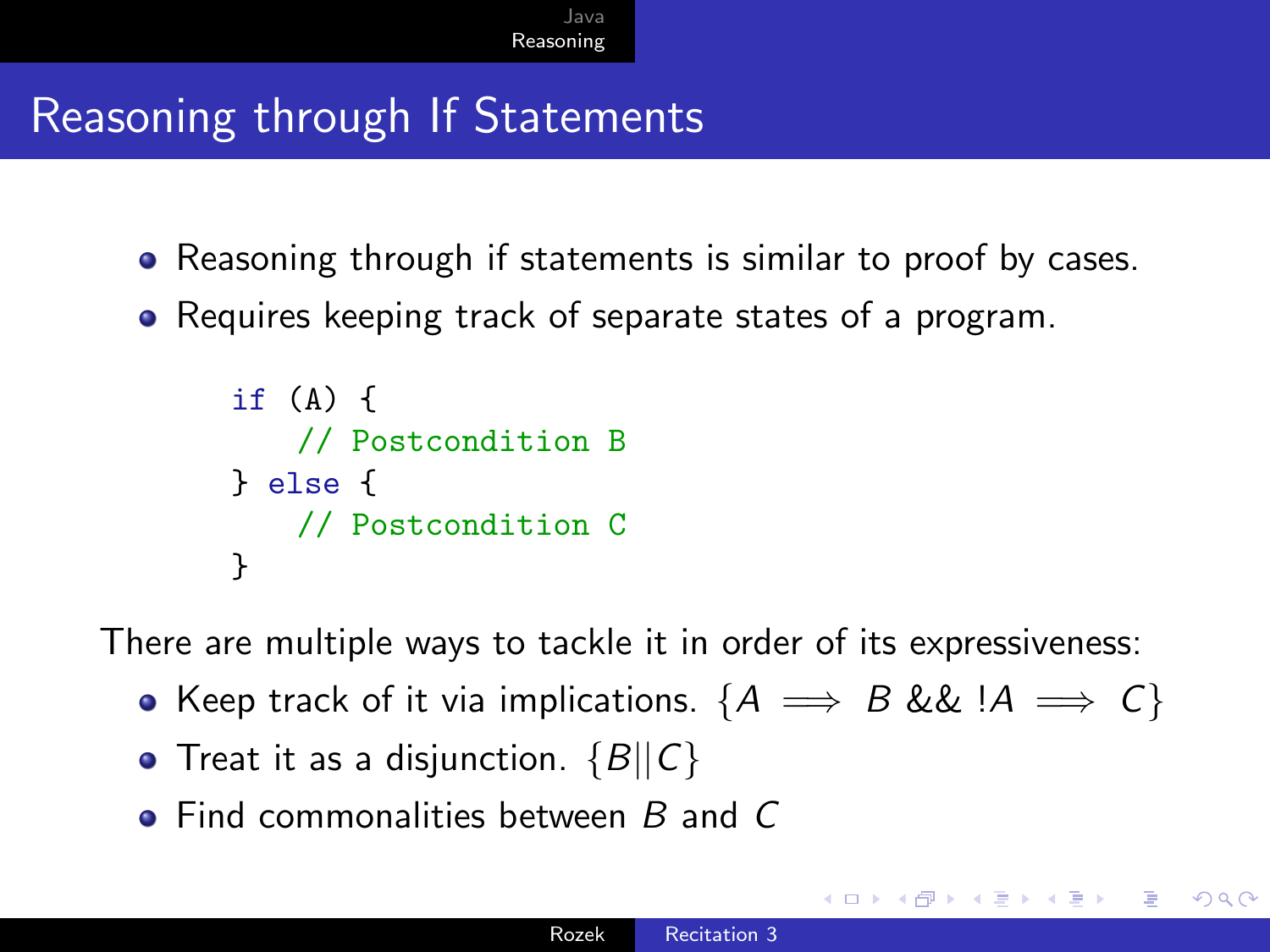

#### Example

What is the precondition?

if 
$$
(x > 0)
$$
 {  
\n $x = x + 6$ ;  
\n} else {  
\n $x = x / 2$ ;  
\n}

Postcondition:  $\{|x| < 7\}$ 

4日下

 $\sim$ 凸  $\rightarrow$ × Ξ

E

≣

-b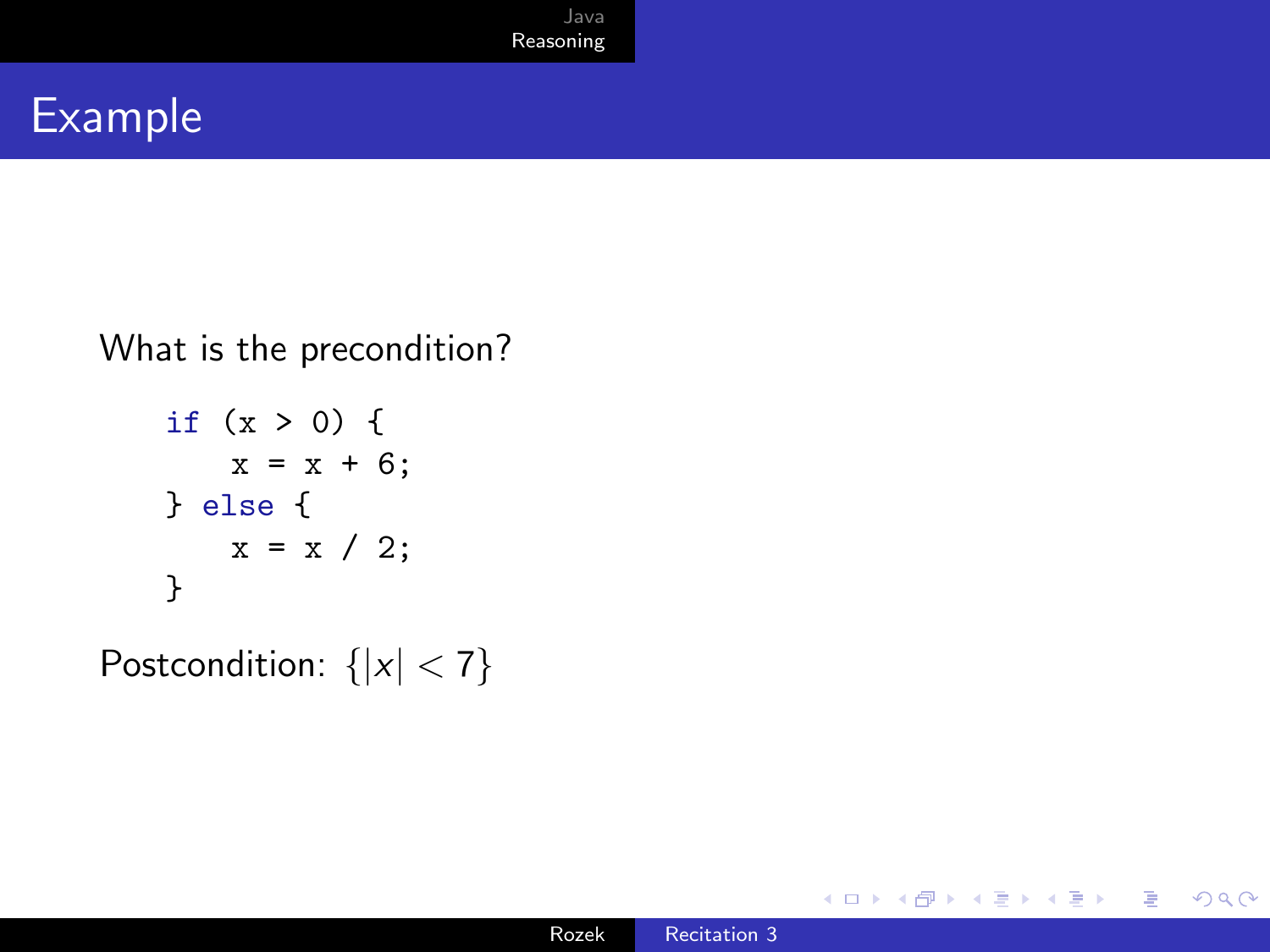#### Practice:

#### Precondition:  $\{|x| > 5\}$ if  $(x > 0)$  {  $x = 3 - x;$ } else {  $x = x - 1;$ }

What is the postcondition?

 $\sim$   $\sim$ 

 $299$ 

准

∍

-b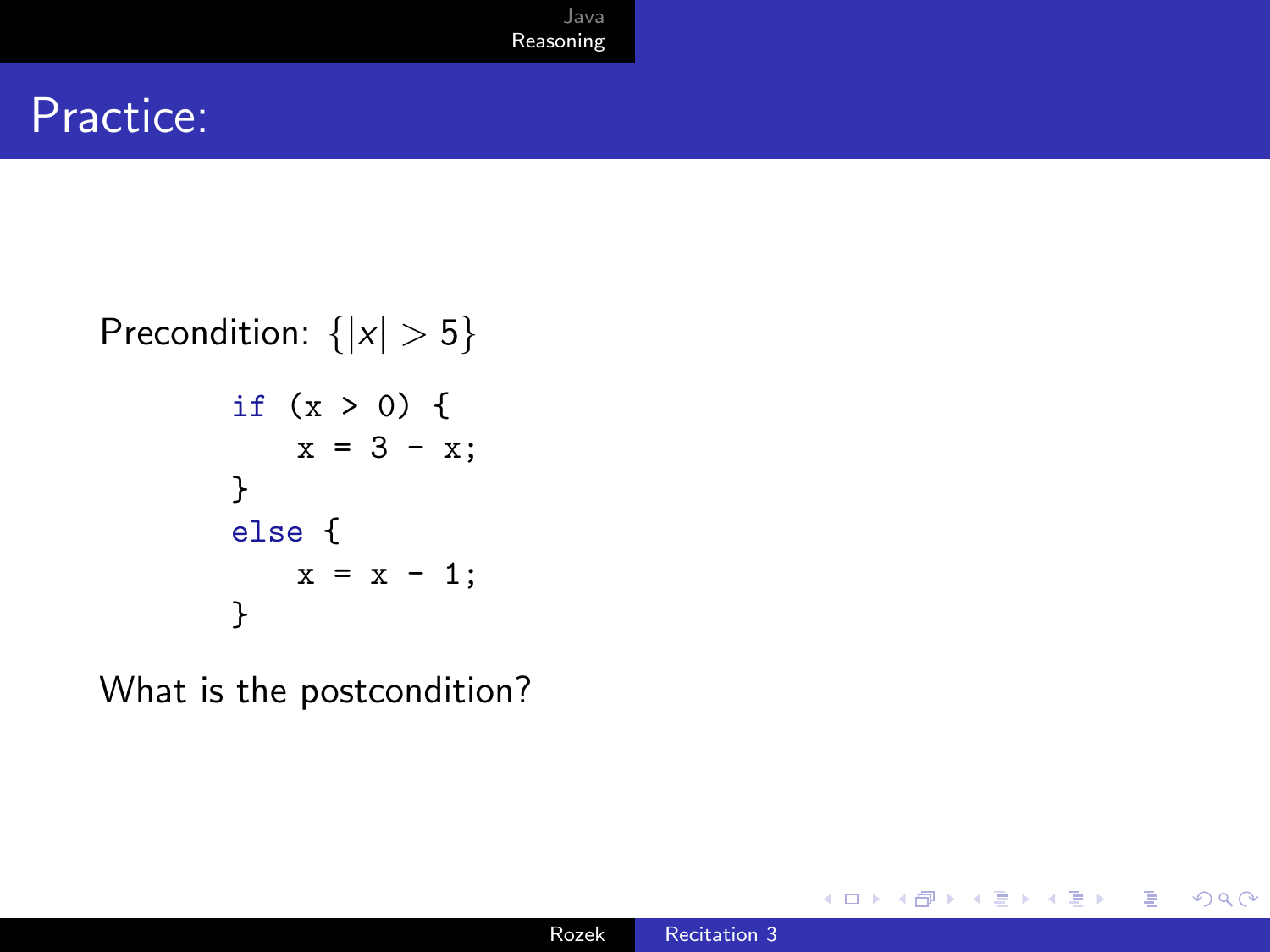#### Reasoning through Loops

- A *loop invariant* is a property that is held at the beginning, after each iteration, and at the end of a loop.
- A good loop invariant should involve the loop variable and the postcondition.
- The negation of the loop condition  $(L_c)$  and the invariant  $(I)$ must imply the postcondition  $(P)$  at exit.  $!L_c \&L \implies P$ .
- We often prove loop invariants using *induction*.

つくい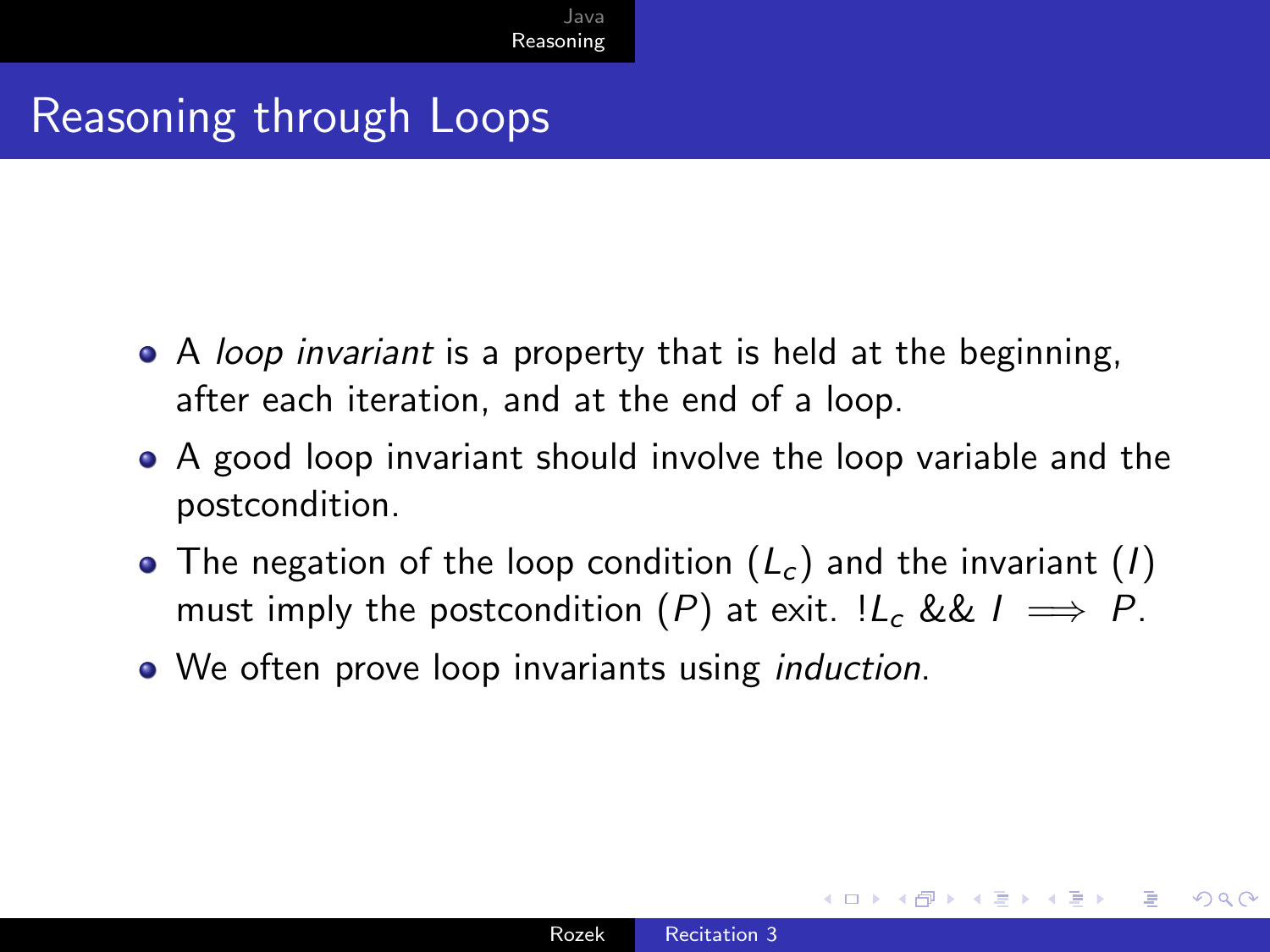### Example:

```
// Precondition: a \ge 0 && b \ge 0int mul(int a, int b) {
   int x = 0;
   int p = 0;
   while (p < b) {
       x = x + a;
       p = p + 1;}
   return x;
}
// Postcondition: x == a * b
```
 $299$ 

Ξ

€⊡

(금 ) 准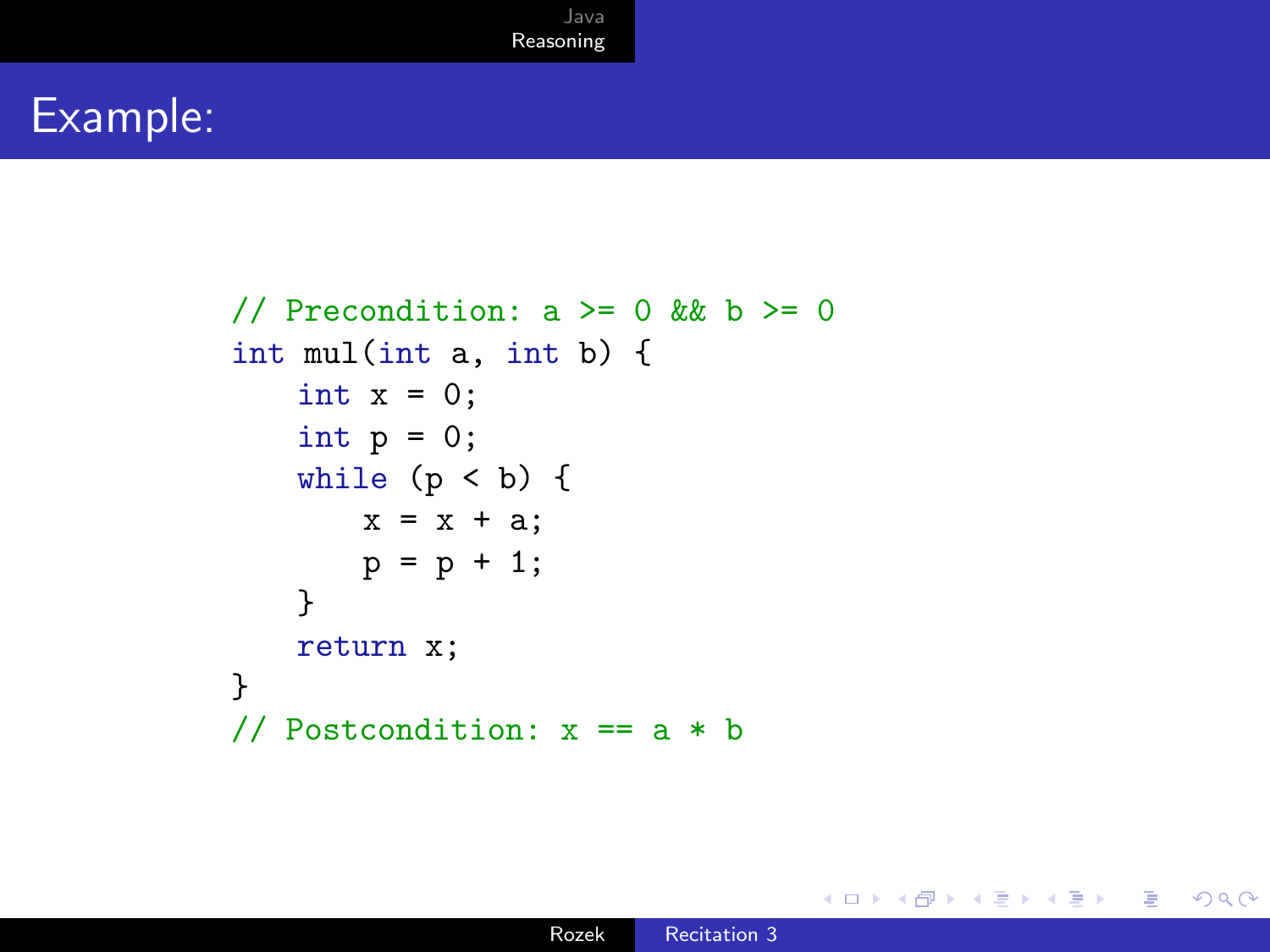### Hoare Triples

- Hoare Logic is the formalization of reasoning through pre and post conditions.
- {Pre}Code{Post} is a succinct representation called a Hoare triple.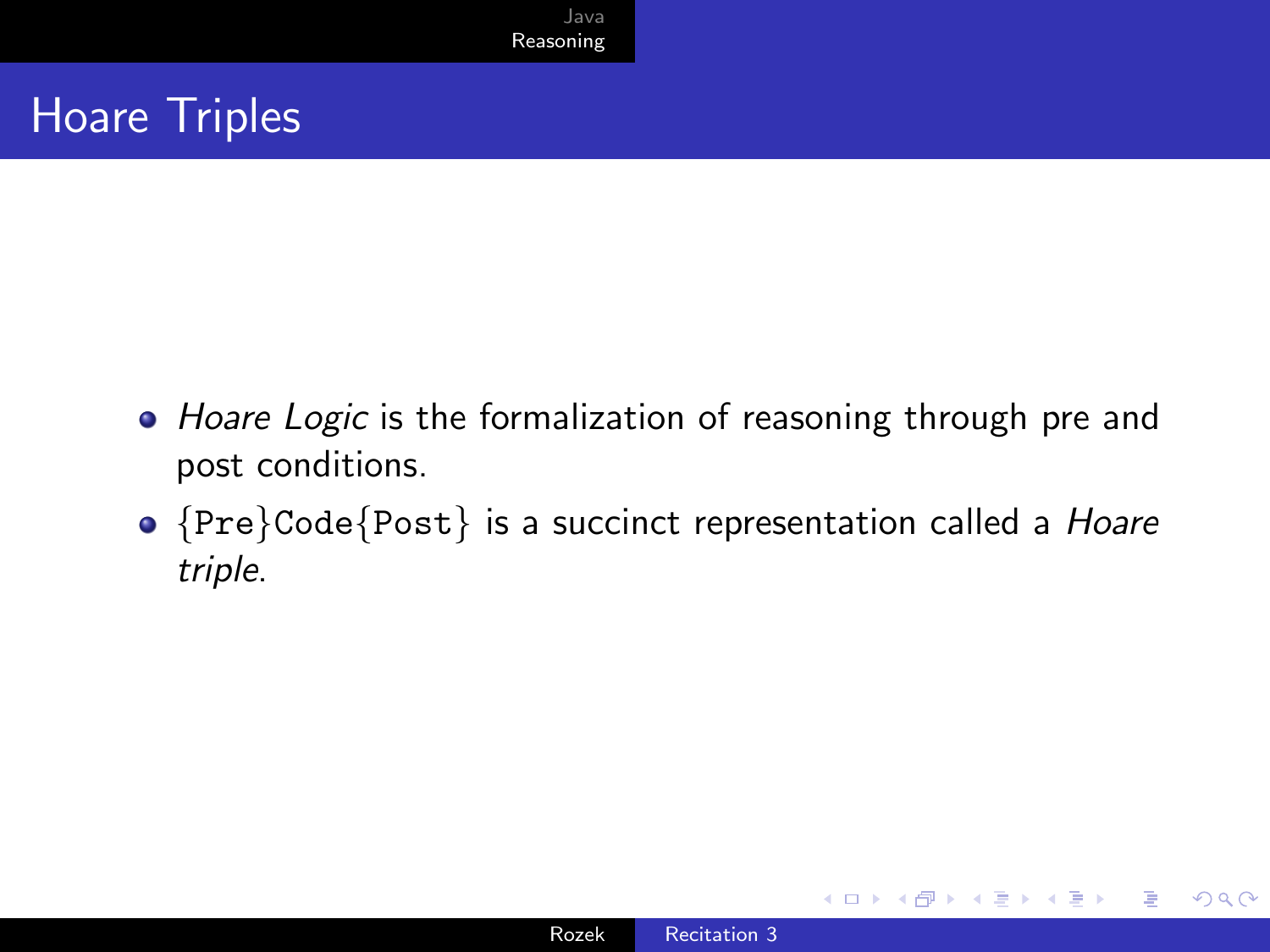## Weak vs Strong Conditions

- A condition Q is weaker than condition P if  $P \implies Q$  but  $Q \nRightarrow P.$
- We see this often with inequalities:  $x < -5$   $\implies x < 0$

∍